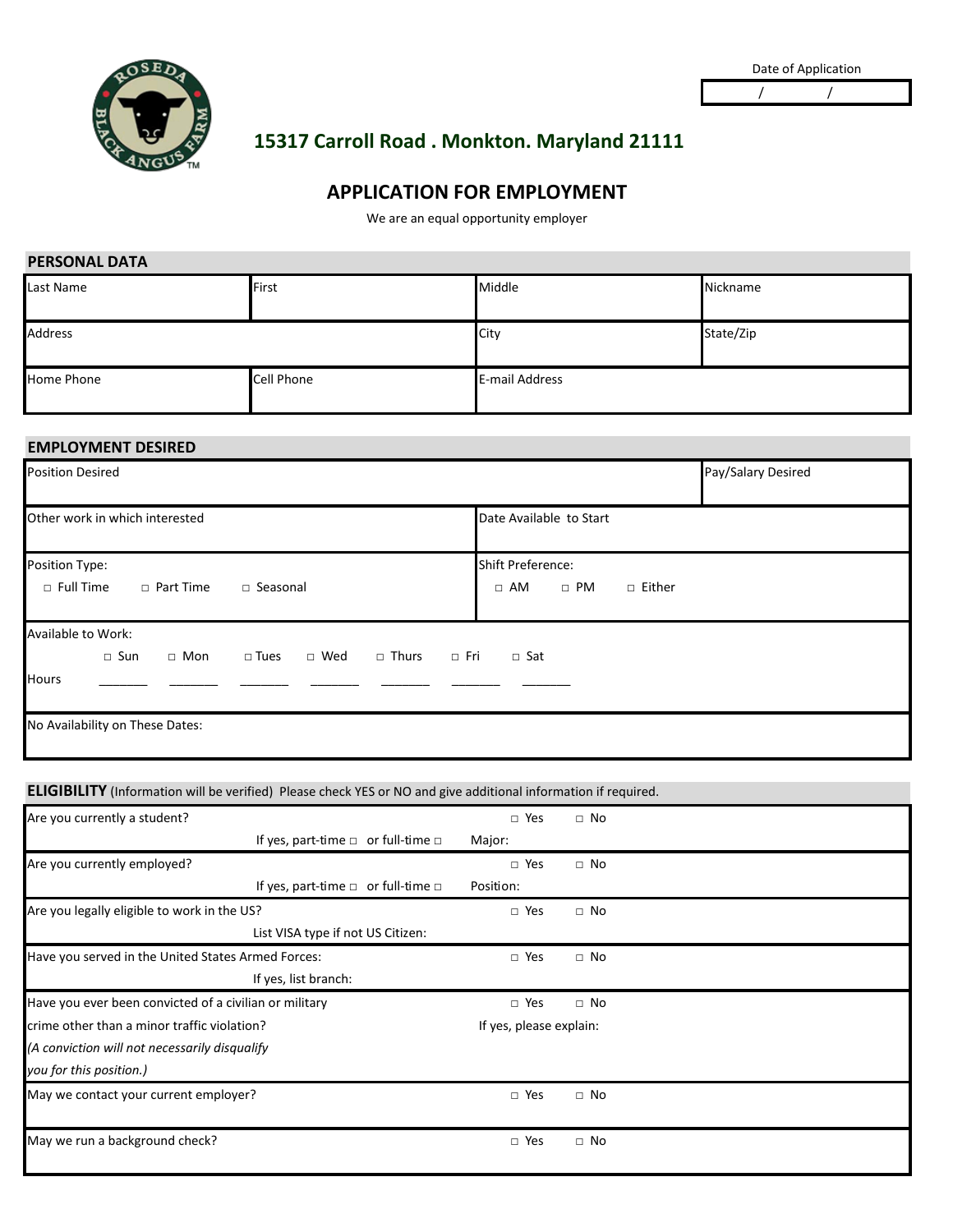## **EDUCATION**

| Name of School                                           | City/State | From<br>To<br>Dates     | Graduated? /<br>Degree |
|----------------------------------------------------------|------------|-------------------------|------------------------|
| <b>High School</b>                                       |            |                         |                        |
| College                                                  |            |                         |                        |
| Other School(s) - Trade                                  |            |                         |                        |
|                                                          |            |                         |                        |
| Have you received a high school equivalency certificate? |            | $\Box$ Yes<br>$\Box$ No | State:                 |

#### **LICENSING**

| Type/Class | License Number | <b>Expiration Date</b> | <b>Issuing Authority/State</b> |
|------------|----------------|------------------------|--------------------------------|
|            |                |                        |                                |
|            |                |                        |                                |
|            |                |                        |                                |

## **CURRENT EMPLOYMENT**

| Current or Most Recent Employer:                         |                         |
|----------------------------------------------------------|-------------------------|
| Street:                                                  |                         |
| City/State/Zip:                                          |                         |
| Position Title:                                          |                         |
| Salary:                                                  |                         |
| <b>Start Date:</b>                                       | End Date:               |
| Describe duties:                                         |                         |
| If still employed, explain reason for wanting to leave:  |                         |
| If no longer employed, explain reason no longer working: |                         |
| Supervisor:                                              | Supervisor Phone:       |
| May we contact this supervisor?                          | $\Box$ Yes<br>$\Box$ No |

# **OTHER EMPLOYMENT**

| Employer:           |           |
|---------------------|-----------|
| Street:             |           |
| City/State/Zip:     |           |
| Position Title:     |           |
| Salary:             |           |
| <b>Start Date:</b>  | End Date: |
| Describe duties:    |           |
| Reason for leaving: |           |
|                     |           |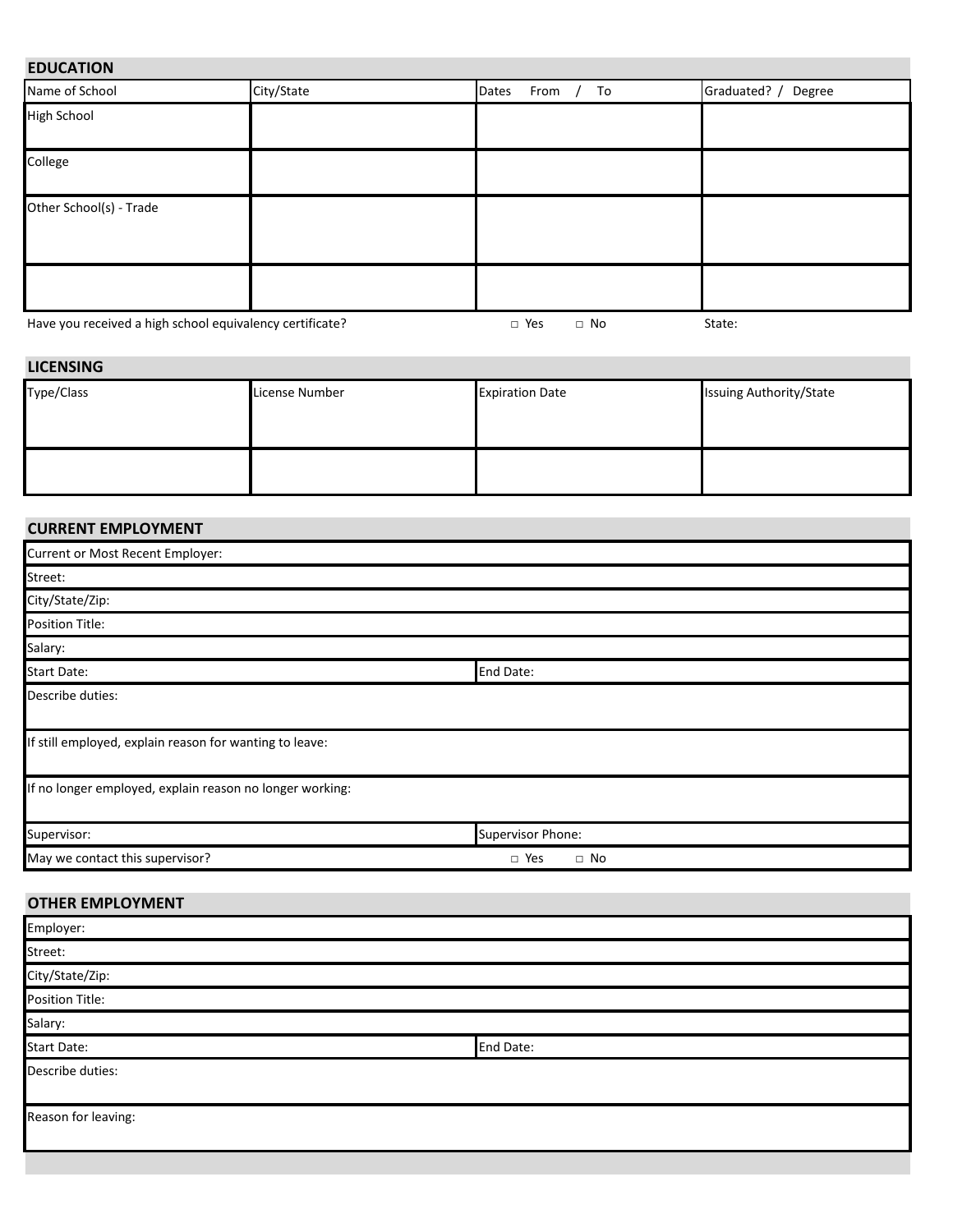| Employer:           |           |
|---------------------|-----------|
| Street:             |           |
| City/State/Zip:     |           |
| Position Title:     |           |
| Salary:             |           |
| <b>Start Date:</b>  | End Date: |
| Describe duties:    |           |
| Reason for leaving: |           |
|                     |           |
| Employer:           |           |
| Street:             |           |
| City/State/Zip:     |           |
| Position Title:     |           |
| Salary:             |           |
| Start Date:         | End Date: |
| Describe duties:    |           |
| Reason for leaving: |           |

#### **REFERENCES: Please list two (2) people, who are not employers listed above or relatives, that you have known for a year or more that we may contact as references.**

| Name | Relationship | Years Known | Phone Number |
|------|--------------|-------------|--------------|
|      |              |             |              |
|      |              |             |              |
|      |              |             |              |
|      |              |             |              |
|      |              |             |              |
|      |              |             |              |

#### **EMERGENCY CONTACT**

| Name | Relationship | Address | <b>Phone Number</b> |
|------|--------------|---------|---------------------|
|      |              |         |                     |
|      |              |         |                     |

#### **READ THIS SECTION AND SIGN AND DATE BELOW**

I authorize investigation of all statements contained in the application upon offer of employment. I hold free from liability all former employers and persons named herein, who may, in response to inquries made by the Company, furnish true information pertaining to my reputation, employment, and health history. I agree to furnish necessary additional information to complete required records. I further agree and understand that any misrepresentation by me in this application may result in my immediate termination. Prior to beginning work, I understand that I will be required to complete an Employment Eligibility Form (I-9) and present evidence of identity and employment eligibility to work in the US. I understand that employment with the Company is at will and can be terminated by either party at any time, with or without cause or notice. I further acknowledge that no Company representative has the authority to offer me permanent employment.